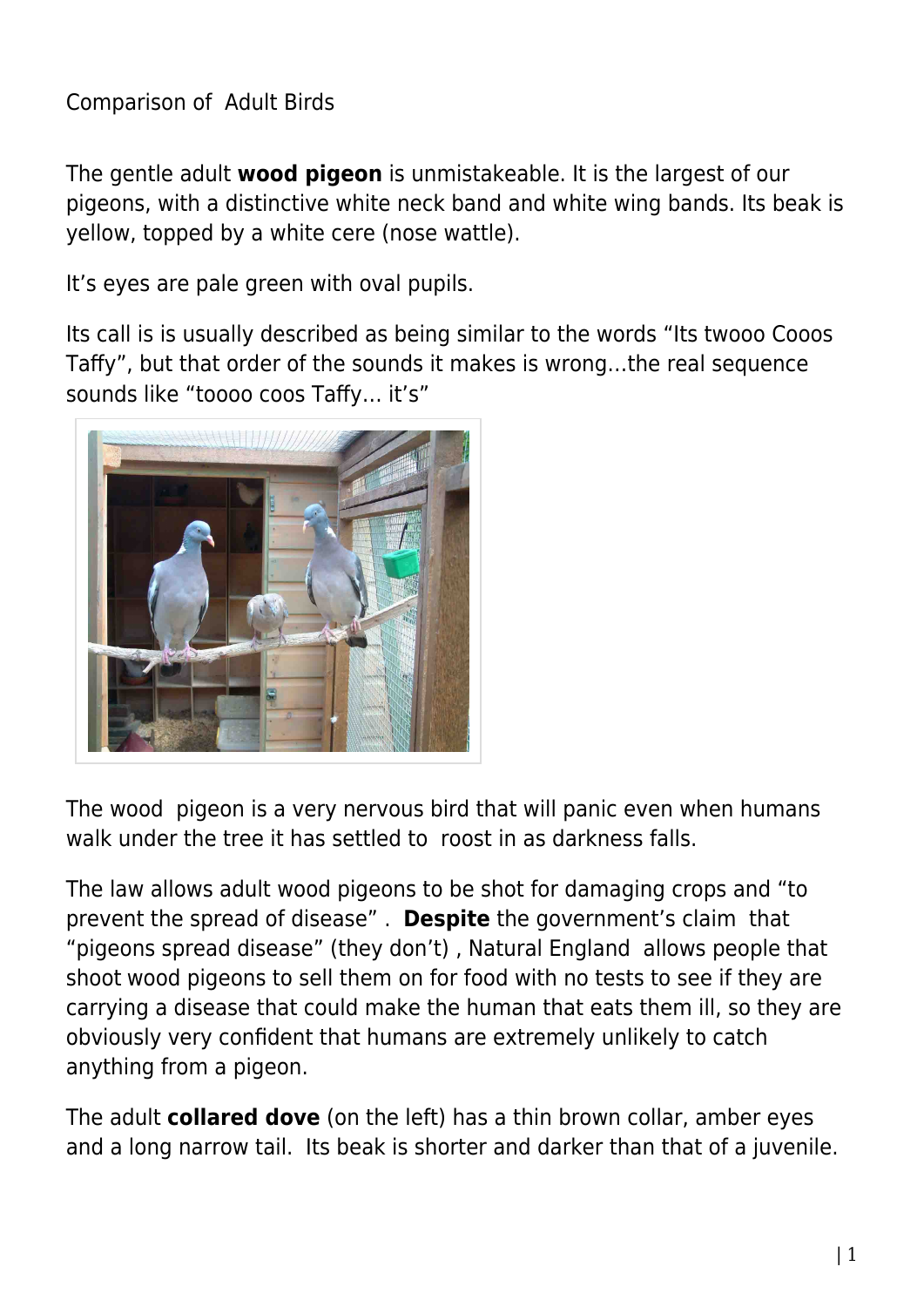

The adult collared dove's cry has been described as resembling the call of U-NI-TED,and they can sometimes do this continuously and monotonously ..but they can also turn it into a gentle "I looove you" croon when calling their mate.

When landing they can make a harsh cry.

The adult **feral pigeon** comes in many colours. Its beak can be pink or dark, its eye colour can vary from yellow, through amber to brown.



The feral pigeon will make a cooing noise that varies in volume to attract a mate or when they are disturbed while roosting. The coo can be quiet and gentle, then get louder and then soft again. The feral pigeon will also make